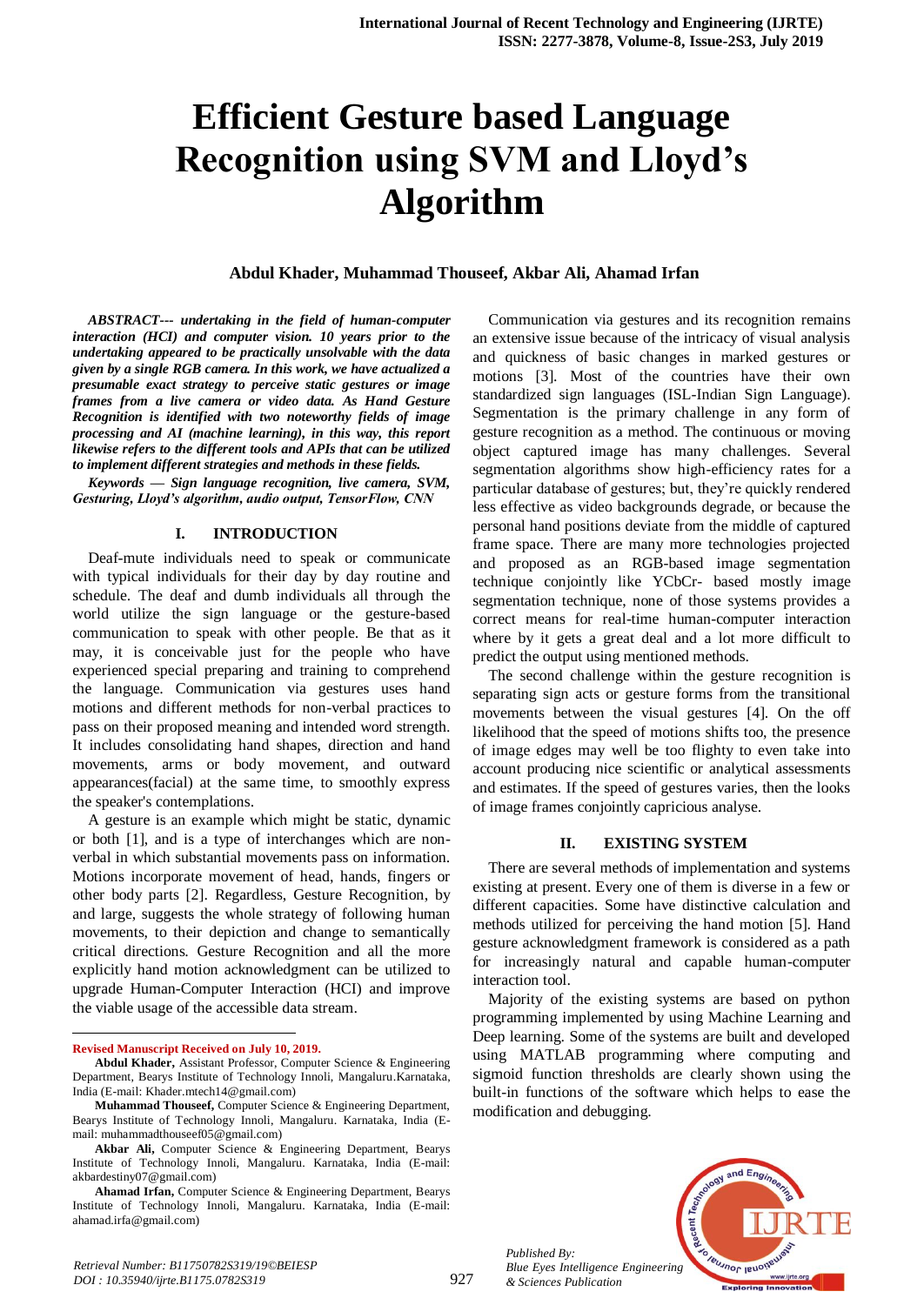#### **III. PROPOSED SYSTEM**

We aim to make the sign language recognition system to exhibit a proficient and precise mechanism to translate content or discourse, subsequently the "dialog communication" between the hard of hearing and hearing person will be smooth. There is no institutionalized communication via gestures for every single hard of hearing individuals over the world. In any case, gesture-based communications are not widespread, likewise, with spoken dialects, these vary from area to locale. An individual who can talk and hear appropriately (ordinary person) can't speak with the hard of hearing and moronic individual except if he/she knows about gesture-based communication. A similar case is relevant when a hard of hearing and dumb individual needs to speak with an ordinary person or visually impaired person. There might be a lot of communication assistants in the current era. But still, real-time systems with the help of external devices such as camera and audio will be the basic level implementations compared to large scale modern technologies.

#### *A. Advantages of the Proposed System*

From this EFFICIENT GESTURE BASED LANGUAGE RECOGNITION application, the deaf and dumb can easily get the alphabets printed on the screen with the help of Sign language shown by them. If this is implemented online, then people if access this application, they can remotely avail the outputs (alphabets).

Highlights:

- Real time Webcam Input
- Video/Image Input
- Simultaneous Output (Alphabets)
- Text to Audio output

#### **IV. DESIGN AND IMPLEMENTATION**

The application is designed and implemented in a systematic way so that we could get our predicted result as output without causing any limitations using the set of APIs and Algorithms.

#### *A. Work Flow of the Application*

This project will show the real-time output as alphabets when the trained hand signs are shown in front of the camera. Except for a few letters with a dark background or different hand shapes, rest all alphabets works well during prediction. The convolutional Neural Network (CNN) operation is implemented is this concept for the purpose of edge detection and formation of image matrix with the help of TensorFlow.

The layer-based matrix filtering and the size of matching portions in the decided area in the frame are basically the CNN. The convolutional, pooling and the fully connected layer architecture helped to focus the areas in the frame. And also, the resulting alphabets are then converted as an audio output using the internet to acquire the audio file.

Full implementation is shown in Fig. 1.



**Fig. 1 Sign Language detection system**

#### *B. Support Vector Machine (SVM)*

This is a supervised machine learning algorithm that can be utilized for both regression or classification challenges. In any case, it is for the most part utilized in classification problems. In this algorithm, we plot every data item as a point in n-dimensional plotting where n is the quantity of highlights with the value of every component being the value of the specific coordinate. At that point, we perform grouping (classification) by finding the hyperplane that isolates and separates the two classes (take a look at the underneath preview).



**Fig. 2 Support Vector Machine Hyperplane**

#### *C. Lloyd's Algorithm*

*Published By:*

*& Sciences Publication* 

Lloyd's algorithm, otherwise called Voronoi iteration or relaxation, is an algorithm named after Stuart P. Lloyd for finding equally divided arrangements of points in subsets of Euclidean spaces and segments of those subsets into all around moulded and consistently estimated arched cells. Like the firmly related k-means clustering algorithm, it over and again finds the centroid of each set in the partition and after that re-segment the input as indicated by which of these centroids is nearest. In any case, Lloyd's algorithm contrasts from k-means clustering in that its information is a constant geometric locale as opposed to a discrete arrangement of points. Therefore, when re-apportioning the input, Lloyd's algorithm utilizes Voronoi charts instead of just deciding the closest point to every one of a limited arrangement of points as the k-means algorithm does.

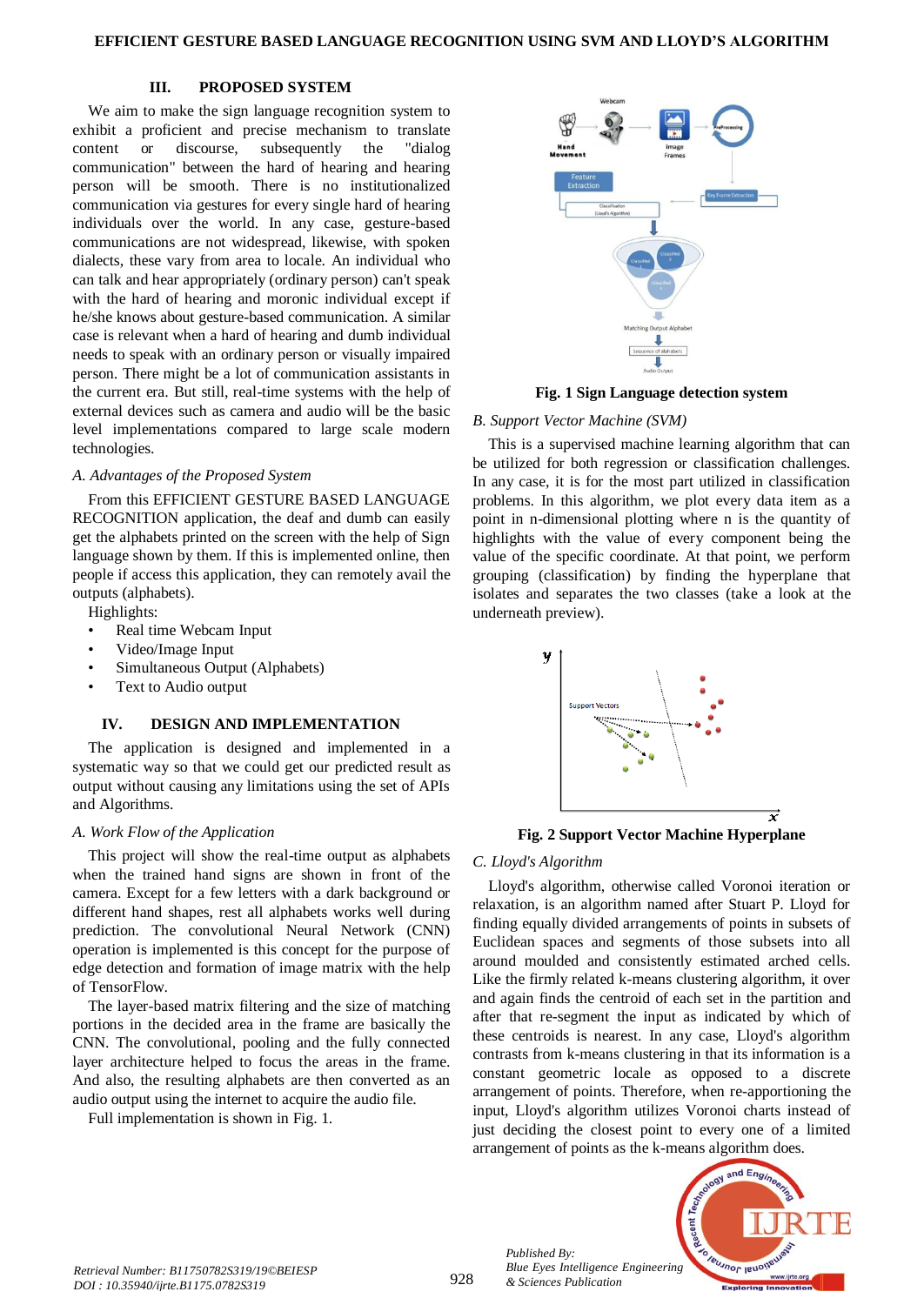Step 1: Start

- Step 2: The initial image is taken for classification
- Step 3: The image is changed into a pixel matrix
- Step 4: Using Lloyd Iteration, clusters are made based on centroids
- Step 5: Compute Distortion
- Step 6: Perform the test operation and check Validation of Test cases
- Step 7: If step 6 is Successful then continue to next step, else go to Step 2 and repeat the procedure until the test case becomes valid.
- Step 8: End the process.
- *B. Sign Language Recognising*

The real-time detection and recognition are done when the hand sign language is shown in front of the camera and simultaneously output is obtained, as shown in Fig. 3.



**Fig. 3 Recognized Alphabets with its accuracy**

# *C. Audio Output*

After the text recognition is done the audio sequence output is played, as shown in Fig. 4.



**Fig. 4 Sequence Output is played as Audio**

# **V. RESULT ANALYSIS**

## *A. Real Life Testing*

To test the system for robustness in identifying, detecting, tracking and following diverse skin hues in various lighting condition, with various backgrounds and shadows, and after that perceiving the different gestures we completed a different real-life test as shown in figure 5. We additionally played out a few gestures of each class (alphabets) in two diverse lighting condition, with various background and with 2 unique subjects anddetermined the accuracy of classification.



**Fig. 5 Real time testing**

## *B. Handshape Classifiers*

There are various types of handshape classifiers or sign languages present in the world. Among all, American Sign Language (ASL) is one most widely used handshape classifier[6]. We use these sign languages in our project for creating the database and to recognize the alphabets. We had to modify a few letters of ASL as shown in fig 6 to predict our project results more accurately.

|         |  |   | G                                |   |  |
|---------|--|---|----------------------------------|---|--|
|         |  |   |                                  |   |  |
| ें<br>S |  | w | Fig. 6 ASL Handshape Classifiers | z |  |

## *C. Test Analysis*

The different tests carried out were of using different hands and most of them were having the white-coloured background. We have got the successive result of test phase done by same background and same hand while training the model, and their result was 100% success, unlike in others it was unable to recognize, or the accuracy was very less because some hands and background caused complexity due to the light, colour mismatching and darkness.

Below listed in Table I and Table II are the experimental analysis data based on ten different tests and their success rate is shown.

| Alpha-<br>bets | Test 1      | Test 2      | Test 3       | Test 4 | Test 5 | Test 6 | Test 7      | Test 8       | Test 9 | Test 10 | <b>Success</b><br>Rate<br>(%) |
|----------------|-------------|-------------|--------------|--------|--------|--------|-------------|--------------|--------|---------|-------------------------------|
| $\overline{A}$ | True        | True        | True         | True   | True   | False  | True        | True         | False  | True    | 80                            |
| B              | <b>True</b> | True        | False        | True   | True   | False  | True        | True         | False  | False   | 60                            |
| C              | True        | <b>True</b> | False        | True   | True   | True   | False       | True         | True   | True    | 80                            |
| D              | True        | False       | True         | False  | False  | True   | False       | True         | True   | True    | 60                            |
| E              | True        | True        | True         | True   | True   | False  | True        | True         | False  | True    | 80                            |
| F              | True        | True        | True         | True   | True   | True   | True        | False        | True   | False   | 80                            |
| G              | True        | False       | <b>False</b> | False  | True   | False  | <b>True</b> | <b>False</b> | False  | True    | 40                            |
| H              | True        | True        | True         | False  | False  | False  | True        | True         | False  | True    | 60                            |
| ī              | <b>True</b> | False       | True         | False  | True   | True   | False       | False        | False  | False   | 40                            |
| J              | True        | False       | True         | False  | False  | False  | True        | False        | False  | True    | 40                            |
| Space          | True        | False       | False        | True   | True   | True   | True        | False        | True   | True    | 70                            |



*Published By:*

*& Sciences Publication*